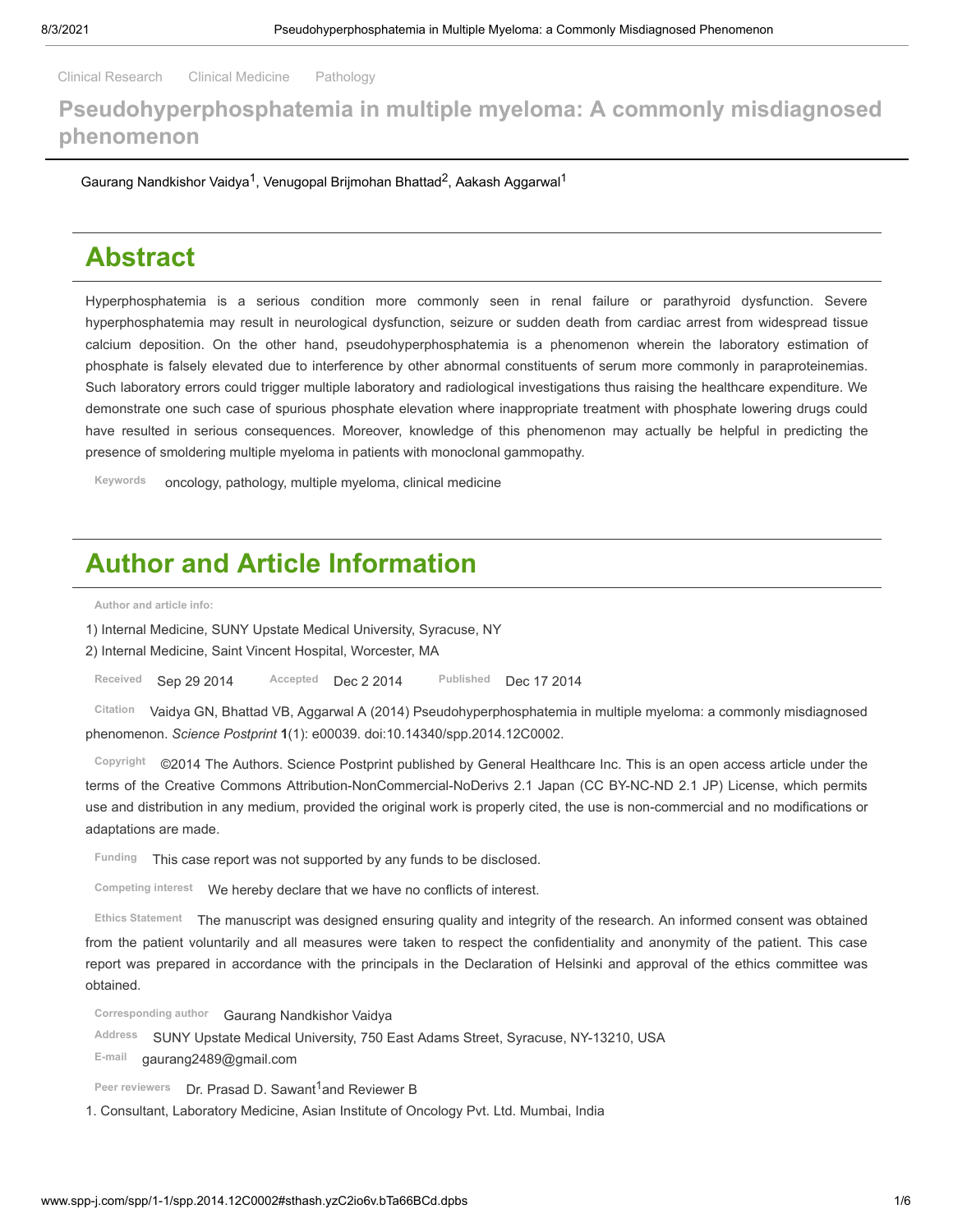

## **Introduction**

Pseudohyperphosphatemia is a phenomenon not widely known in clinical practice and can result in serious errors in judgment from clinicians. It may not only result in inappropriate treatment of a non-existent condition but may also mask an underlying true hypophosphatemia [1, 2](#page-4-0)

This spuriously elevated phosphate level tends to increase with increase in the abnormal monoclonal proteins and hence it could be used as a marker of smoldering multiple myeloma [1](#page-4-0) or the tumor burden [3](#page-4-1).

### **Patients and methods**

Sixty-eight-year-old African American male was consulted to the nephrology clinic for elevated creatinine and microalbuminuria. The patient was asymptomatic and the lab results were detected during routine PCP follow up visits. He had a past medical history of hypertension, congestive heart failure, diabetes mellitus and papillary thyroid carcinoma status post total thyroidectomy. His relevant home medications included carvedilol, furosemide, amlodipine, gemfibrozil and rosuvastatin.

# **Clinical findings**

Initial laboratory investigations revealed a creatinine level of 2 mg/dL, increased from a baseline of 1.3 mg/dL showing a progressive trend upwards. The rest of the relevant lab results included hemoglobin 11.6 g/dL, hematocrit 35.2%, total protein 7.2 g/dL, albumin 3.6 g/dL. Previous records revealed that the patient had occasional elevations in the past, which coincided with contrast administration for procedures like cardiac catheterization. Also noted was an elevated spot urine protein of 1.6 g/L. Serum protein electrophoresis, done as a part of the proteinuria workup, revealed a monoclonal spike of 0.49 g/dL of IgG lambda confirmed in 6 months but no measurable urinary light chains could be found. He was referred to the hematology/oncology clinic for evaluation of the small monoclonal spike in serum.

Subsequently, he was initially diagnosed as monoclonal gammopathy of unknown significance as the spike was less than 1.5 g/dL refuting the need for multiple myeloma workup. He was followed up every 6 months with serum immunofixation for IgG lambda which showed a trend upwards over 6 years to 1.61 g/dL on immunofixation. Incidentally in the same time period, patient's phosphate similarly showed a trend upwards despite stable calcium levels and renal function, reaching a peak level of 5.2 mg/dL (Figure 1). Patient was asymptomatic during the entire period with stable renal function and normal calcium levels (Figure 2, 3), and the cause of this spurious elevation was not clear upfront. Moreover, further workup revealed a high Parathyroid hormone of 95.2 pg/mL (range 8.5–72.5) and a normal vitamin D level of 41ng/mL (range30–100 ng/mL). Review of literature revealed the unusual laboratory error of pseudohyperphosphatemia, associated with paraproteinemias. The hyperphosphatemia was thought to be spurious because the parathyroid hormone level was normal and serum creatinine as well as estimated GFR were not significantly changed. In order to prove the pseudo-elevation of serum phosphate and remove any interference, patient's serum was treated with sulfosalicylic acid to deproteinize the sample and the measured phosphate level in the sample was 3.4 mg/dL while it was 5.2 mg/dL in an untreated sample.

The patient underwent bone marrow biopsy which showed 10% plasma cells. PET scan performed later was negative and he was diagnosed with smoldering multiple myeloma as he continued to remain asymptomatic.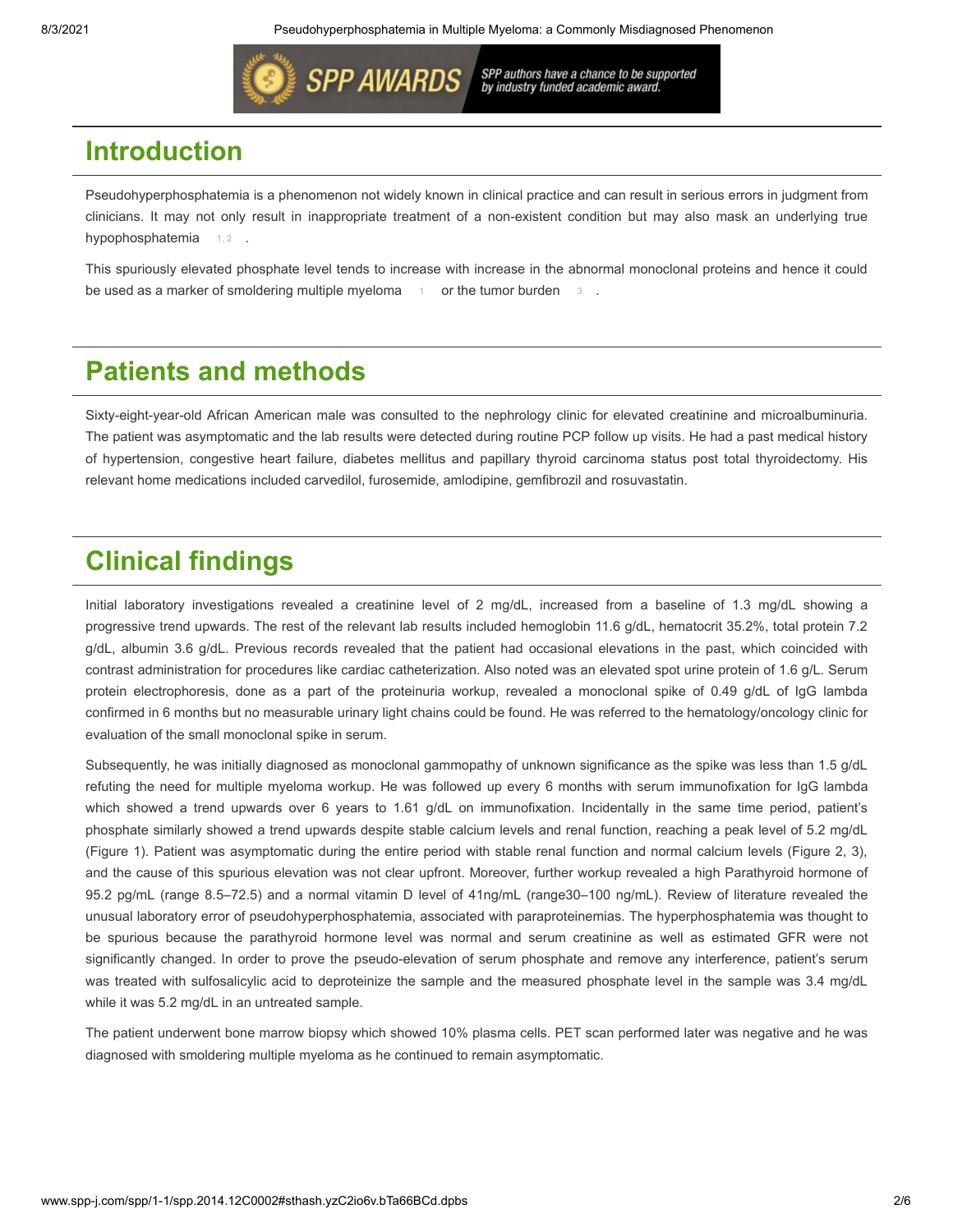

**Figure 1 Phosphate level spuriously peaked in 2013 when he was diagnosed with smoldering multiple myeloma**





**Figure 2 Showing normal calcium levels during the same time period**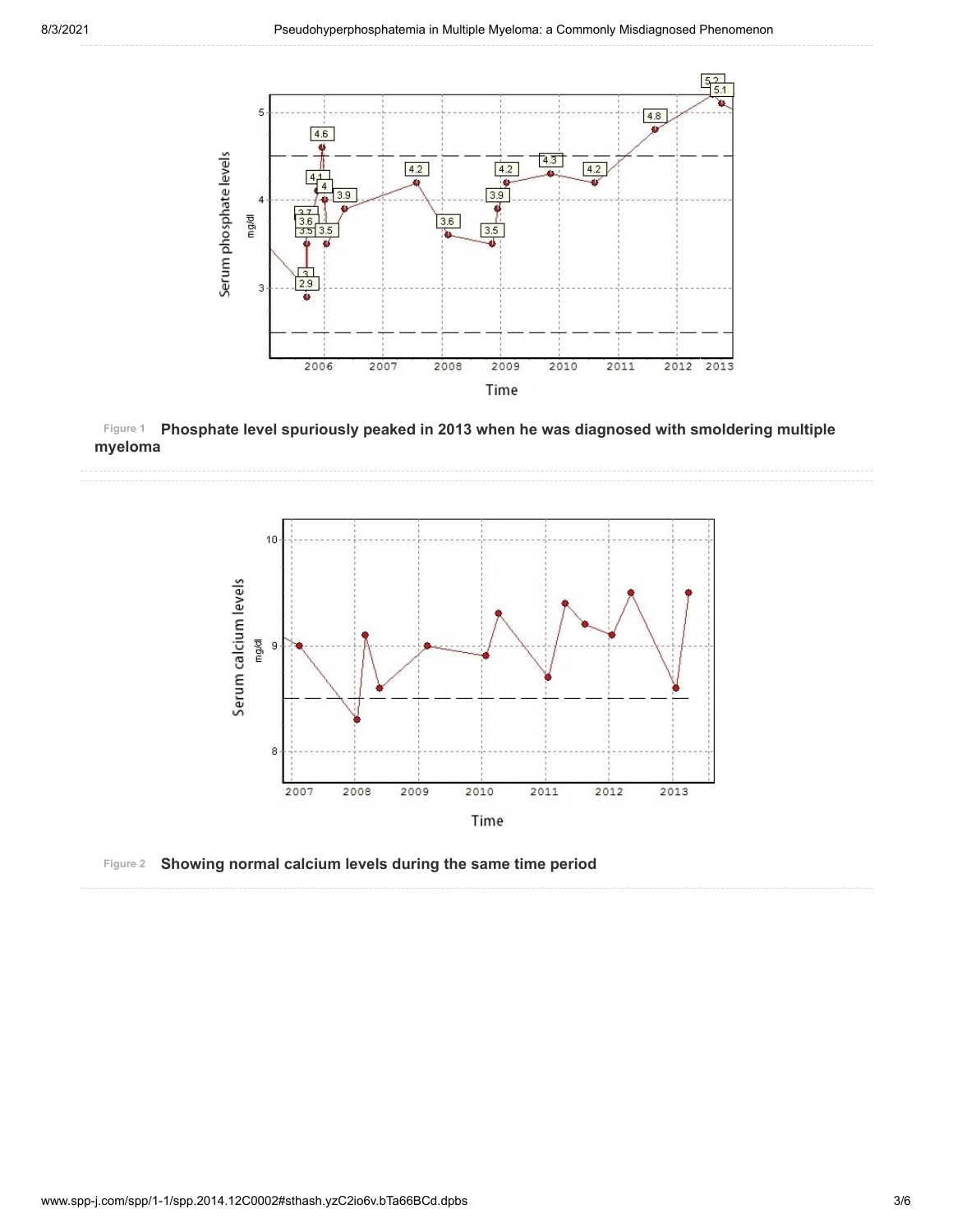

**Figure 3 Showing stable creatinine level**

### **Discussion**

Hyperphosphatemia is a serious condition, indicative of an underlying organ dysfunction or a fatal disease. Hyperphosphatemia occurs in parathyroid disorders, renal failure or may even be a marker of tumor lysis syndrome. Pseudohyperphosphatemia, on the other hand, is a phenomenon wherein the laboratory measurement of phosphate is falsely elevated due to interference by other abnormal constituents of serum especially paraproteins. Such laboratory errors can not only be a cause of concern for the patient and the clinician but also increase the healthcare expenditure by subjecting the patients to numerous laboratory and radiological investigations. It may even mask an underlying true hypophosphatemia  $1, 2$ . Moreover, inappropriate treatment of such patients with phosphate lowering drugs can have serious consequences

The standard laboratory technique for the detection of phosphate level involves the reaction of inorganic phosphates in the serum with ammonium molybdate in an acidic environment to form phosphomolybdate. This colored substrate is then read colorimetrically to estimate the serum phosphate. The inherent flaw in the design of this tests is the dependence of the test on light penetration into the sample, thus any condition that increases the turbidity of the sample would falsely elevate the reading. In paraproteinemias such as multiple myeloma, the presence of paraproteins could increase the serum turbidity by their sheer presence or through their acid precipitation [2](#page-4-2). The abnormal serum proteins may themselves bind phosphate which may spuriously increase the total serum phosphate, but not the biologically active form of phosphate [3](#page-4-1) . Moreover, if such patients are treated with phosphate lowering drugs, the measured phosphate level remains unchanged [4](#page-4-3) , though the actual phosphate levels may continue to fall. Such findings could trigger fatal clinical errors and mis-diagnoses resulting in aggressive and inappropriate treatments.

Our patient's worsening hyperphosphatemia was incongruent with his stable renal function and normal calcium level [3](#page-4-1). Further literature review revealed the phenomenon of pseudohyperphosphatemia, not widely known in clinical practice. As the IgG in the serum rises, so does the measured phosphate level [2](#page-4-2), as demonstrated in our case. Though paraproteinemia is the most common cause of pseudohyperphosphatemia, other causes of laboratory interference include hemolysis, hyperbilirubinemia and hyperlipidemia  $4$  which may be explained similarly.

One of the ways to circumvent this error is to remove the abnormal serum protein  $4, 5$ . This could be achieved through deproteinization of the sample with acidic substrates such as trichloroacetic acid or sulfosalicylic acid [2](#page-4-2) or by employing dry slide technology used in Ortho Vitros analyzer, which utilizes multiple isotropically porous layers that could filter out the paraproteins, thus removing their interference 2,6.

www.spp-j.com/spp/1-1/spp.2014.12C0002#sthash.yzC2io6v.bTa66BCd.dpbs 4/6 Lee et al. suggested that the absorbance of light increases with the increase in serum immunoglobulins which itself may be related to the tumor burden [5](#page-4-4). Thus unexplained hyperphosphatemia could be an indicator of an underlying smoldering multiple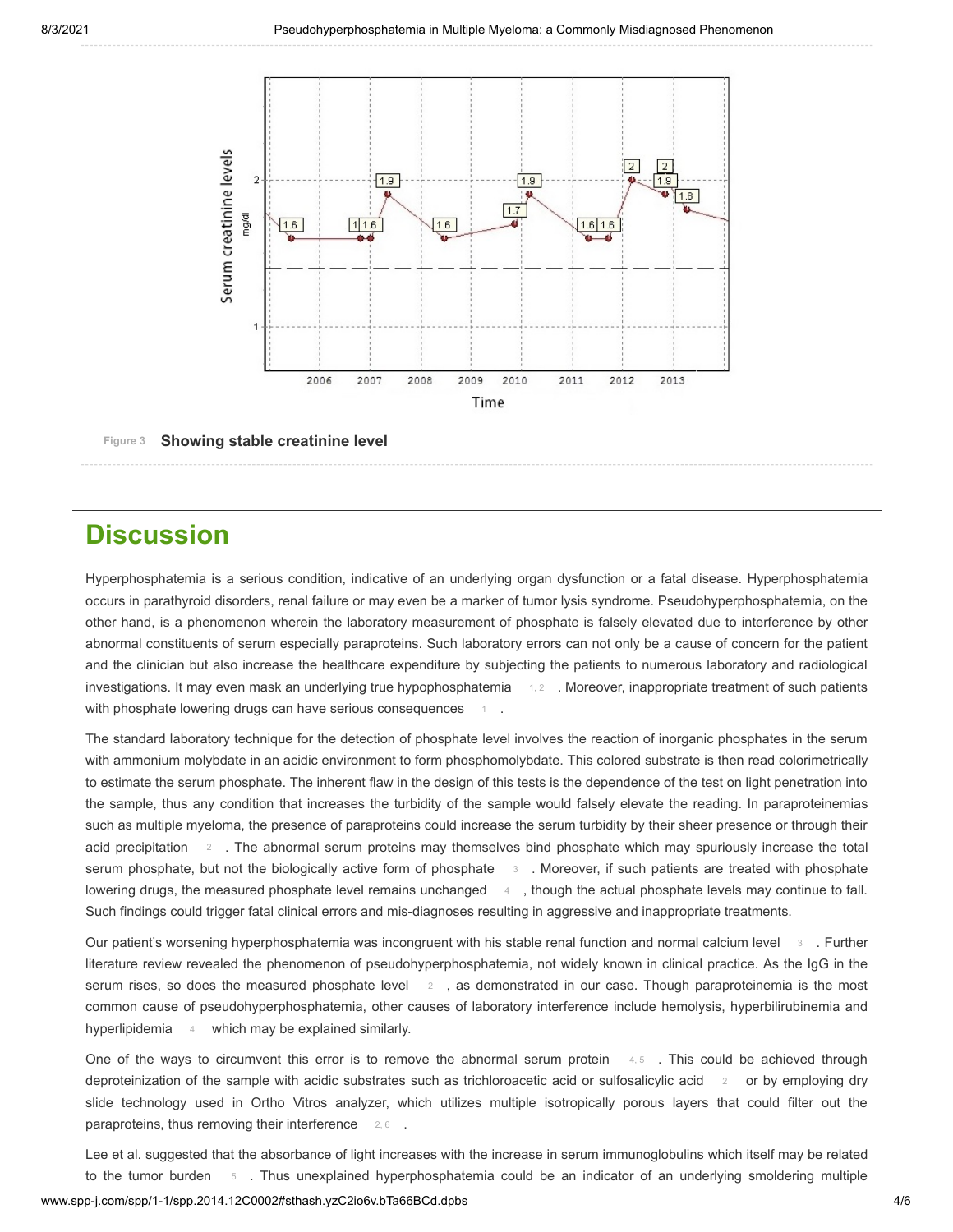myeloma and should prompt clinicians to investigate further.

### **Conclusions**

- 1. Widespread clinical understanding of this phenomenon can obviate unnecessary hassle, inappropriate tests and healthcare expenditure [1].
- 2. On the other hand, inappropriate treatment of falsely elevated phosphate can result in serious consequences.

- 3. Using deproteinized serum samples could circumvent this lab error.
- 4. Pseudohyperphosphetemia could be considered as an indicator of insidious paraproteinemia.

## **Author Contributions**

Conceived and designed the work: Vaidya GN Acquired the data: Vaidya GN, Bhattad VB, Aggarwal A Analyzed and/or interpreted the data: Vaidya GN, Bhattad VB, Aggarwal A Drafted the work: Vaidya GN, Bhattad VB, Aggarwal A Revised and approved the work: Vaidya GN, Bhattad VB, Aggarwal A

## **References**

- <span id="page-4-0"></span>1. Sinclair D, Smith H, Woodhead P (2004) Spurious hyperphosphataemia caused by an IgA paraprotein: A topic revisited. *Ann. Clin. Biochem.* **41**(2): pp. 119–124. doi:10.1258/000456304322879999.
- 2. Stratta P, Canavese C, Quaglia M, Lazzarich E, Morellini V, Brustia M et al. (2006) A patient with unexplained hyperphosphataemia. *Nephrol. Dial. Transplant* **21**(9):pp. 2664–2666. doi:10.1093/ndt/gfl306.

<span id="page-4-2"></span>

- <span id="page-4-1"></span>3. Lee Y, Koo T, Yi JH, Choi JH, Han SW, Park IK et al. (2007) Pseudohyperphosphatemia in a patient with multiple myeloma. *Electrolyte Blood Press.* **5**(2): pp. 131–135. doi:10.5049/EBP.2007.5.2.131.
- <span id="page-4-3"></span>4. Barutcuoglu B, Parildar Z, Mutaf I, Habif S, Bayindir O (2003) Spuriously elevated inorganic phosphate level in a multiple myeloma patient. *Clin. Lab. Haematol.* **25**(4): pp. 271–274. doi: 10.1046/j.1365-2257.2003.00524.x.
- <span id="page-4-4"></span>5. Larner AJ (1995) Pseudohyperphosphatemia. *Clin. Biochem.* **28**(4):pp. 391–393. doi:10.1016/0009-9120(95)00013-Y.

6. Lane JW, Rehak NN, Hortin GL, Zaoutis T, Krause PR, Walsh TJ (2008) Pseudohyperphosphatemia associated with highdose liposomal amphotericin B therapy. *Clin. Chim. Acta* **387**(1–2): pp. 145–149. doi:10.1016/j.cca.2007.08.008. 

| Evaluation  |
|-------------|
|             |
| General     |
|             |
| Innovation  |
| Advancement |
|             |
| Industry    |
|             |
|             |